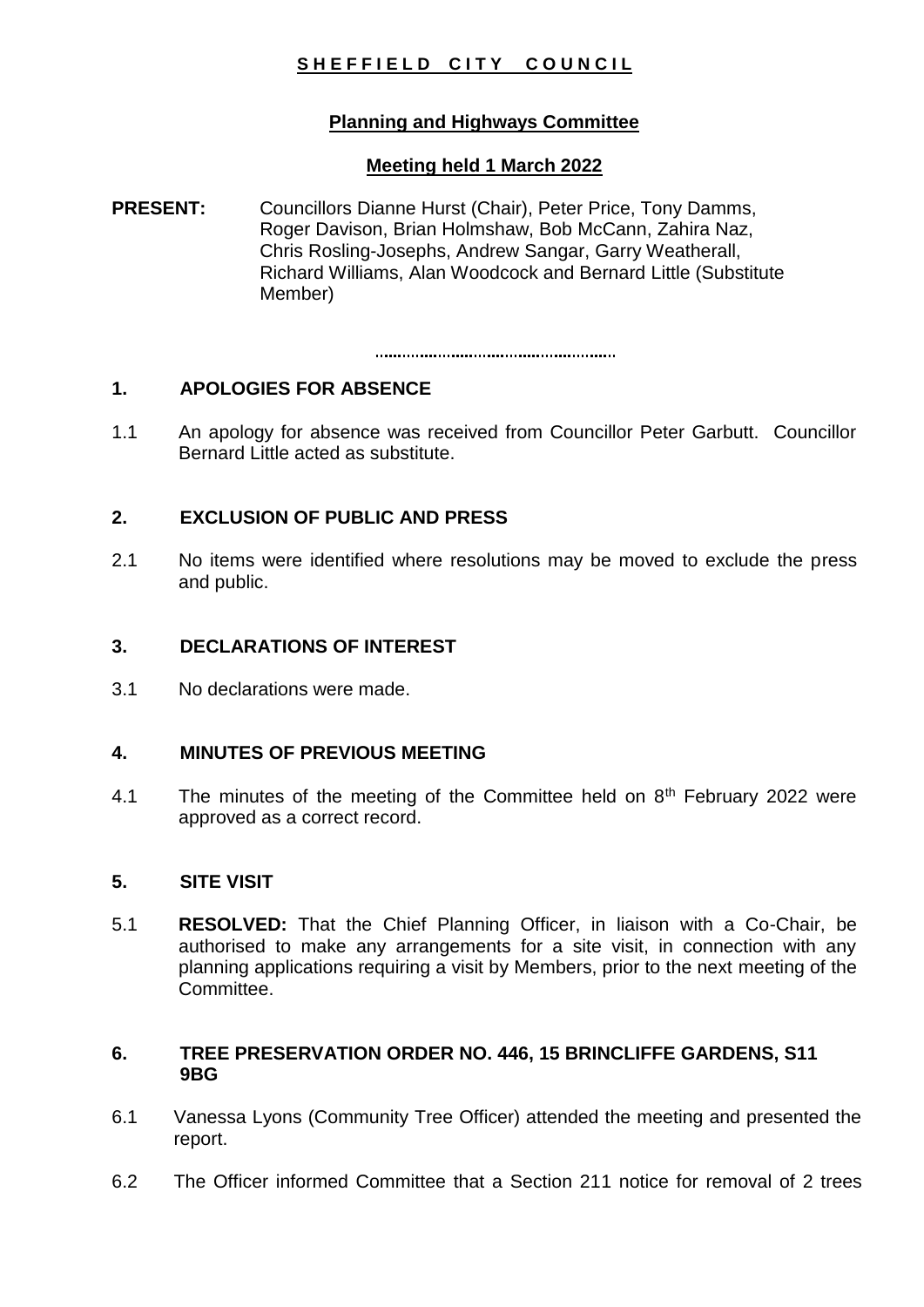had been received with the intention of removing trees in the Conservation Area. In order to further protect the trees, a Tree Preservation Order was therefore served. One objection had been received which the officer had responded to.

- 6.3 Bill Anderson and Gary Grayson attended the meeting and spoke against the Tree Preservation Order.
- 6.4 Members discussed the need for a Tree Preservation Order, taking into account the impact on the streetscene and Conservation Area.
- 6.5 **RESOLVED:** That Tree Preservation Order No. 446 be confirmed unmodified.

#### **7. APPLICATIONS UNDER VARIOUS ACTS/REGULATIONS**

#### **7a. APPLICATION NO. 21/04810/FUL - LAND AT REAR OF 14-16 OLDFIELD AVENUE, OLDFIELD GROVE, SHEFFIELD, S6 6DR**

- 7a.1 Corrections to the report were included within the supplementary report circulated and summarised at the meeting.
- 7a.2 The Officer presented the report which gave details of the application and highlighted the history of the site and the key issues in addition to presenting photographs of the site which were provided to committee members in advance of the meeting.
- 7a.3 Stewart Smallwood attended the meeting and spoke in support of the application.
- 7a.4 Members felt that the addition of a condition to require swift boxes would help towards the developments biodiversity net gain.
- 7a.5 The Committee considered the report and recommended conditions having regard to the development plan, the National Planning Policy Framework and other relevant considerations as summarised in the report and supplementary report, now submitted including the additional condition and also had regard to representations made during the meeting.
- 7a.6 **RESOLVED:** That (1) an additional condition requiring swift boxes be added, the final wording to be agreed with the Co-Chairs; and

(2) an application for planning permission be GRANTED, conditionally, for the reasons set out in the report and supplementary report including the additional condition for the demolition of existing single storey garage/storage building and erection of 3x dwellinghouses with parking and landscaping (Resubmission of 21/02982/FUL) at Land At Rear Of 14-16 Oldfield Avenue, Oldfield Grove, Sheffield, S6 6DR (Application No. 21/04810/FUL).

## **7b. APPLICATION NO. 21/02633/FUL - 322 ABBEYDALE ROAD, SHEFFIELD, S7 1FN**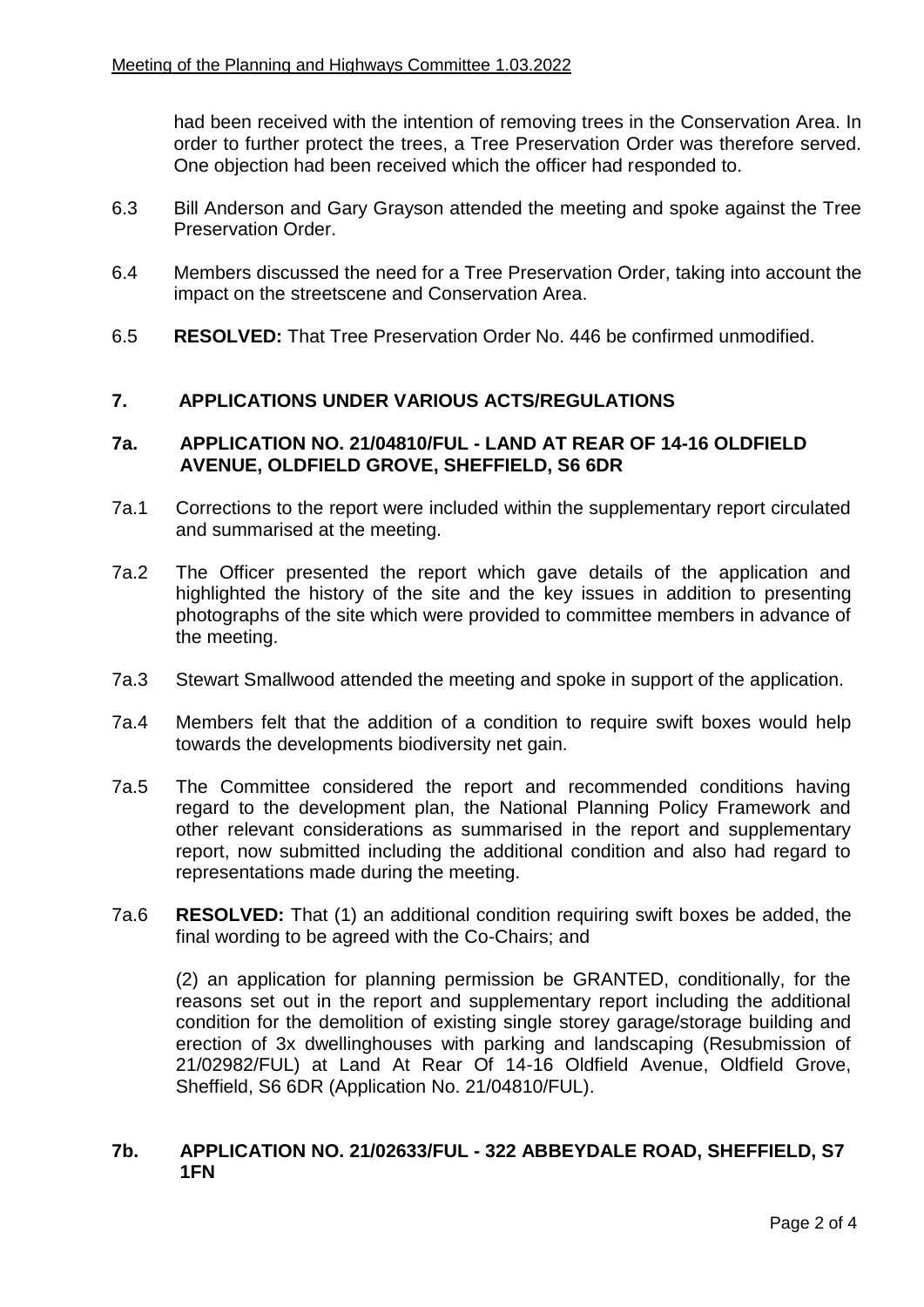- 7b.1 A report correction, an amended condition and deleted conditions were included within the supplementary report circulated and summarised at the meeting.
- 7b.2 The Officer presented the report which gave details of the application and highlighted the history of the site and the key issues in addition to presenting photographs of the site which were provided to committee members in advance of the meeting.
- 7b.3 Nicole Jewitt attended the meeting and spoke in support of the application.
- 7b.4 The Committee considered the report and recommended conditions having regard to the development plan, the National Planning Policy Framework and other relevant considerations as summarised in the report and supplementary report, now submitted and also had regard to representations made during the meeting.
- 7b.5 **RESOLVED:** That an application for planning permission for the Retention of lean-to timber framed covered seating area at side of building (retrospective application) at 322 Abbeydale Road Sheffield S7 1FN (Application No. 21/02633/FUL) be DEFERRED, to enable further investigation by officers in conjunction with Environmental Protection into whether music can be played within the structure.

#### **7c. APPLICATION NO. 20/00406/FUL - GARAGE SITE BETWEEN 31 AND 37, MEERSBROOK ROAD, SHEFFIELD, S8 9HU**

- 7c.1 The Officer presented the report which gave details of the application and highlighted the history of the site and the key issues in addition to presenting photographs of the site which were provided to committee members in advance of the meeting.
- 7c.2 A discussion took place regarding whether condition 11 should be strengthened to ensure that the materials used should reflect the immediately adjacent buildings.
- 7c.3 The Committee considered the report and recommended conditions having regard to the development plan, the National Planning Policy Framework and other relevant considerations as summarised in the report and supplementary report and the amended condition, now submitted and also had regard to representations made during the meeting.
- 7c.4 **RESOLVED:** That (1) condition 11 be amended to ensure that the materials used should reflect the immediately adjacent buildings, the final wording of the condition to be agreed with the Co-Chairs; and

(2) an application for planning permission be GRANTED, conditionally, for the reasons set out in the report, including the revised condition, for the demolition of 14 garages and subsequent erection of a three/four-storey apartment block (accommodating 4 x 1-bedroomed apartments) with associated parking and landscaping works (Resubmission of planning permission 19/01164/FUL) at